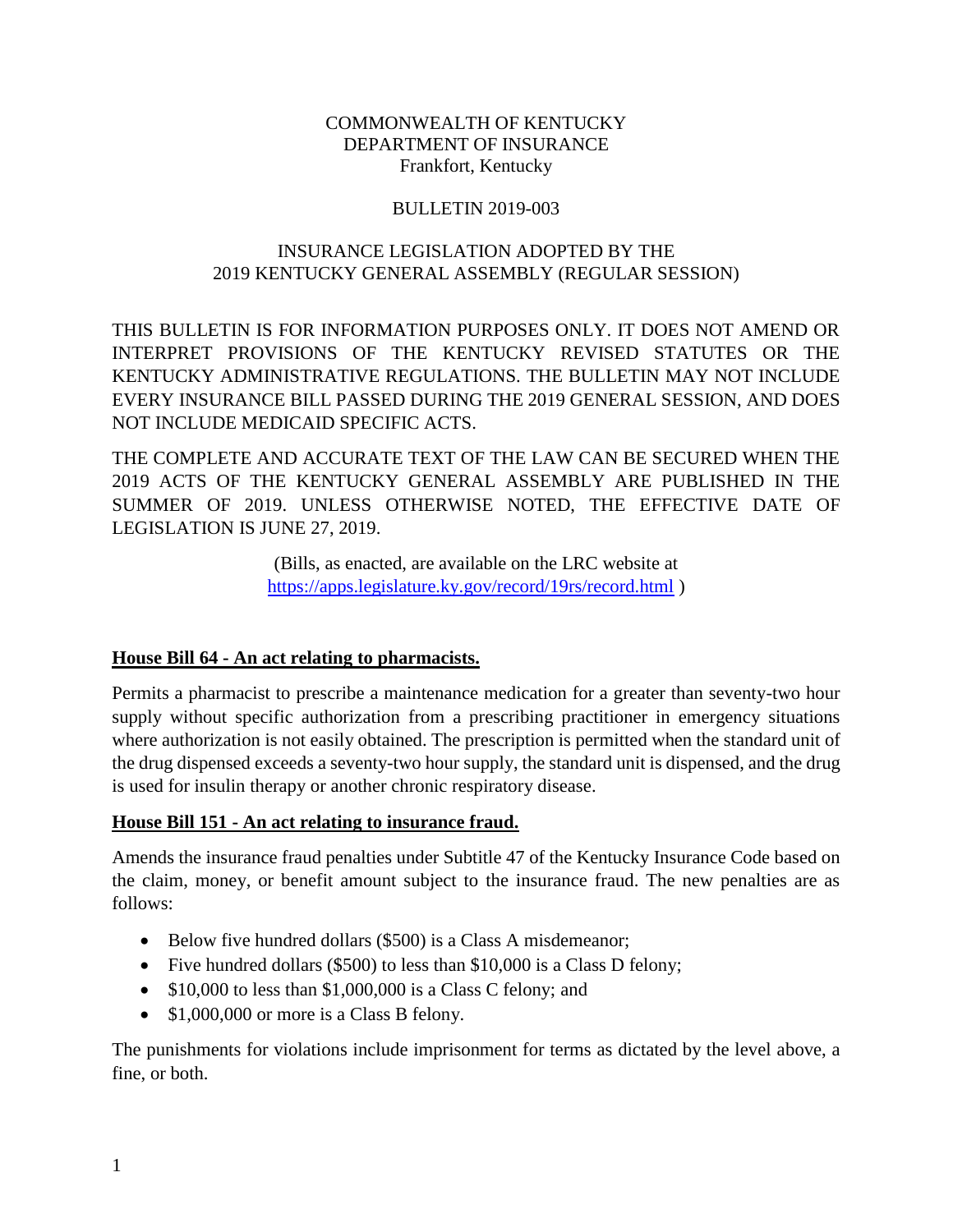Multiple Kentucky licensing boards are now required to report suspected fraudulent insurance acts to the Department of Insurance (the "Department"). The boards subject to the reporting requirements include:

- Board of Medical Licensure;
- Board of Chiropractic Examiners;
- Board of Nursing;
- Board of Physical Therapy;
- Board of Occupational Therapy; and
- Board for Massage Therapy.

These boards have also been extended immunity from civil liability for libel, slander, or related cause for fraud reporting in the absence of malice, fraud, or gross negligence.

To combat health care provider fraud exclusively in the context of the Motor Vehicle Reparations Act, the bill includes an entirely new section prohibiting health care provider self-referrals. Health care providers are defined to include those individuals licensed under KRS 309.353, KRS Chapter 311, 311A, 311B, 312, 313, 314, 314A, 315, 319, 319A, 319B, 320, 327, and a medical laboratory under KRS 333.020. This prohibition does not apply to providers under these sections enrolled in the Kentucky Medicaid program. The bill prohibits, subject to specific federal exceptions, a provider from referring an individual to a person or entity for health care services when the provider has an ownership interest, investment interest, or compensation agreement in the person or entity. In the event a provider violates this section, the Department and the appropriate licensure board may assess civil penalties.

The bill also makes changes to the availability of accident reports from the Kentucky State Police.

### **HB 156 - An act relating to insurance.**

Creates a limited exception stating a public adjuster or staff adjuster license is not required for employees or agents of an insurer to adjust food spoilage claims under a residential property insurance policy of \$1,000 or less. Previously, individuals adjusting insurance claims were required to hold a license unless an exception to the licensure requirement applied. Therefore, HB 156 permits an insurer to use an unlicensed employee or agent to adjust food spoilage claims of \$1,000 or less for residential property insurance policies.

The Department recommends insurers take advantage of this exception during times of natural disaster or otherwise to expedite claims processing to those individuals in need.

### **HB 218 - AN ACT relating to dialysate solutions and devices.**

Permits manufacturers or the manufacturer's agents to receive prescriptions from a licensed Kentucky pharmacist and sell and distribute dialysate solutions and devices to end stage renal patients in Kentucky. Multiple requirements must be satisfied to permit the sale and distribution. If these requirements are satisfied, the manufacturer or their agent can ship the items directly to the patients without being licensed as an out of state pharmacy. Health insurers and pharmacy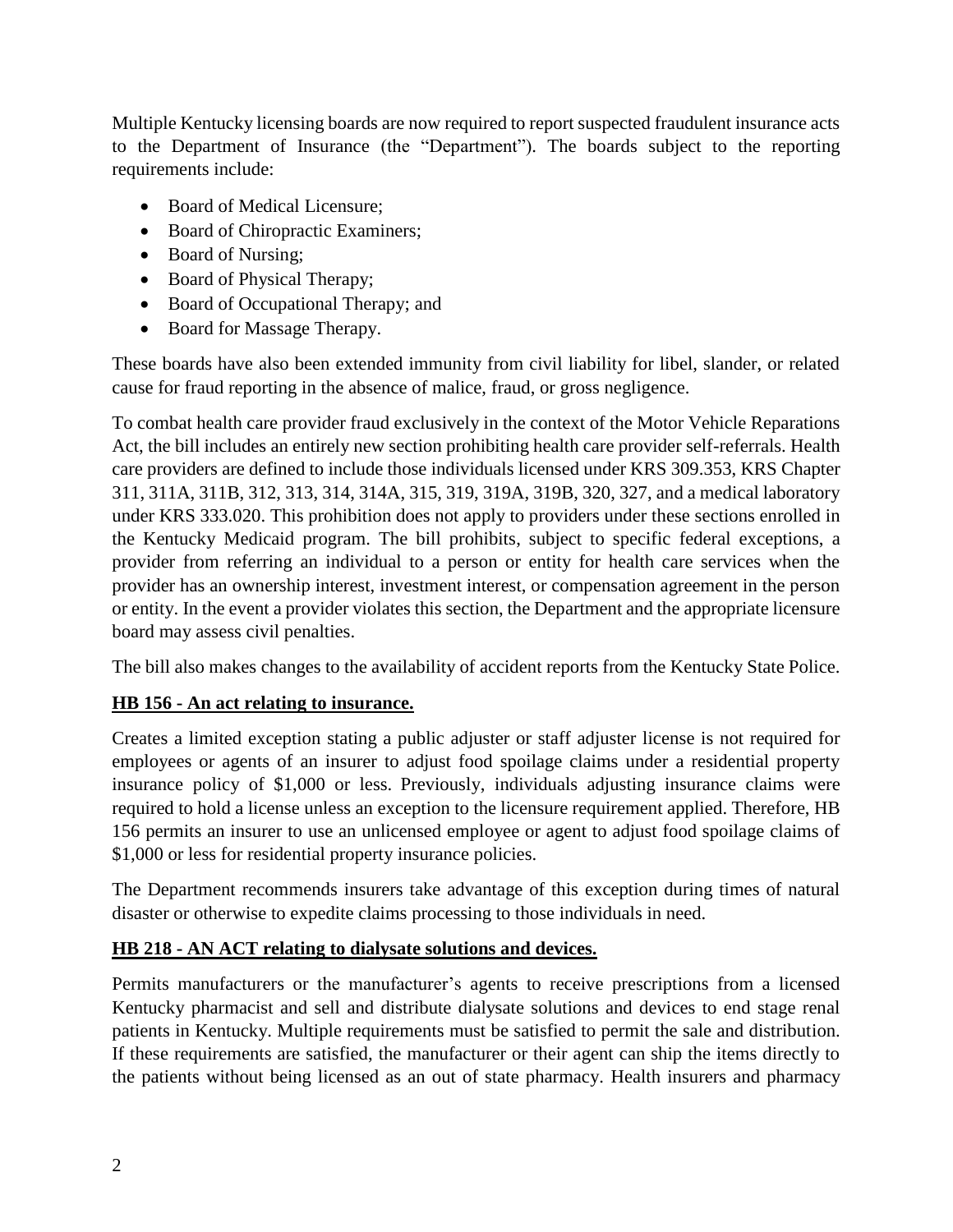benefit managers should consider this option for the sale and distribution of dialysate solutions and devices, and ensure policies are updated to conform and permit this option, if necessary.

## **HB 220 - An act relating to the supervision of insurance companies.**

Incorporates two NAIC Model law provisions into KRS Chapter 304, Subtitle 3 related to the financial reporting and supervision of insurance companies. First, an insurer is required to submit a corporate governance annual disclosure form by June 1st of each calendar year. If the insurer is a member of an "insurance group," the insurer may rely on the form submitted to the insurance group's lead state regulator unless specifically requested by the Commissioner of the Department of Insurance (the "commissioner"). The insurer must include sufficient material to enable the commissioner to understand the corporate governance structure, policies, and practices used by the insurer or group. The bill includes very specific requirements for the form, and all materials submitted with the form are deemed confidential and not subject to open records. The Department intends to promulgate an administrative regulation elaborating on this disclosure requirement.

The bill also permits the commissioner to act as a group-wide supervisor for an internationally active insurance group or recognize another state commissioner as the proper authority to act in such capacity. Most importantly, the standards for determining the proper supervisor are clearly delineated to ensure the most appropriate regulator serves.

As a group-wide supervisor, the commissioner is empowered to assess the enterprise risks within the group to ensure they are identified by management and reasonable measures to mitigate the risks are in place. The commissioner has broad authority to request documents and other information related to the corporate governance of the group, the capital adequacy, and any material intercompany transactions. Additionally, the commissioner may coordinate with other regulatory on the findings and information provided in connection with group-wide supervisor duties.

## **HB 275 - An act relating to insurance.**

Eliminates the requirement for agents to satisfy financial requirements by obtaining liability coverage only through an admitted insurer or a surety bond only from a provider authorized to do business in the Commonwealth. An agent can use the surplus lines to obtain such coverage provided the requirements included within Subtitle 10 are satisfied.

The Department has expanded authority to issue resident licenses to certain agents. In the event an applicant's home state does not issue a license to sell, solicit, and negotiate travel insurance, and the applicant meets the requirements to obtain a limited license in Kentucky, the applicant may designate Kentucky as their home state and receive a resident license. The option is only available to those applicants whose home state does not offer a specific limited lines travel insurance license. If the applicant's only choice is to obtain a major line of authority, such as property or casualty to sell, solicit, and negotiate travel insurance, the applicant may designate Kentucky as their home state and be issued a corresponding Kentucky limited lines travel insurance license.

The composition of the Reinsurance Association governing committee is revised due to the merger of two insurance trade organizations previously included on the board. The commissioner will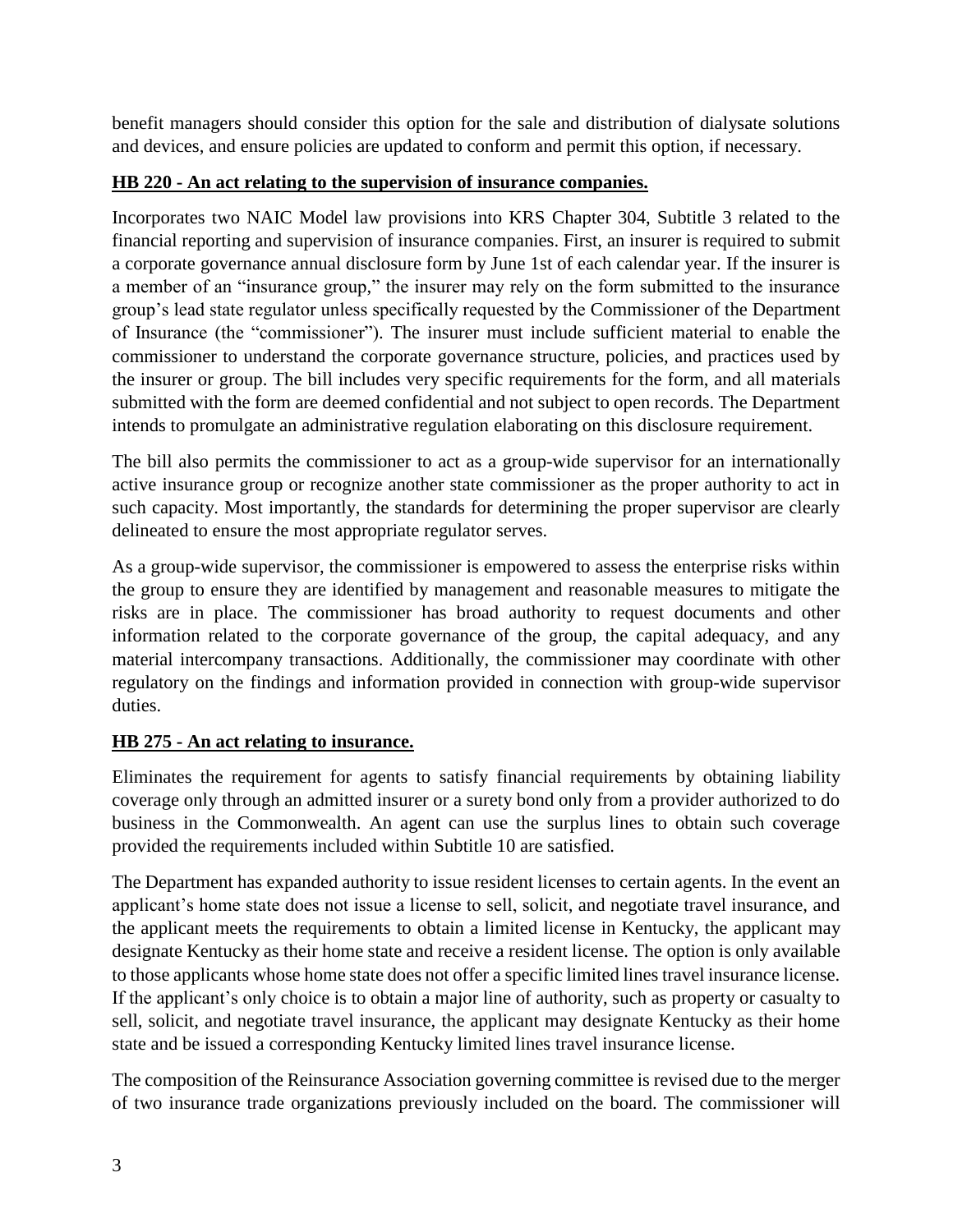have greater discretion to determine members of the board through the elimination of specific trade associations. Additionally, the commissioner has one additional discretionary selection. The commissioner may appoint:

- One person representing an insurer chartered under Kentucky law;
- One person representing an insurer chartered outside of Kentucky and not affiliated with one of the national trade associations;
- Three persons from insurance trade organizations;
- One licensed insurance agent; and
- One additional person that meets the requirements above at the discretion of the commissioner.

The bill clarifies that an entity formed as an industrial insured captive insurer that also qualifies as a risk retention group is exempt from the provisions of KRS 417.050.

The bill also includes two red tape reduction provisions. First, licensed agents will no longer be required to surrender the hard copy of their license to the commissioner or provide an affidavit that it was lost, destroyed, or stolen upon expiration, termination, suspension, or revocation of their license. Agent licenses are available for reprint online through the Department's eServices website. Thus, the surrender of the original license is unnecessary in the current period.

Life insurers will no longer be required to submit information regarding paid up life insurance policies. Previously, the legislature considered the information necessary to inform potential beneficiaries of applicable life insurance policies. Since the enactment of this requirement, the NAIC and state insurance departments, including Kentucky, have created the "Life Insurance Policy Locator" tool. The tool allows anyone to submit a request to determine if they are the beneficiary of a life insurance policy. The tool applies to any policy regardless of its paid-up status. It is broader and more effective than the paid-up reporting included under this repealed statute. Individuals can access the tool at the Department's website: insurance.ky.gov.

# **HB 382 - An act relating to the Kentucky Life and Health Insurance Guaranty Association Act.**

Makes two important and critical changes to the Kentucky Life and Health Guaranty Association. First, health maintenance organizations ("HMOs") are now added as members of the Kentucky Life and Health Guaranty Association. As members, HMOs will now be responsible for assessments related to member insurer insolvencies covered by the Kentucky Life and Health Guaranty Association.

Second, the assessments related to long-term care insurance written by an impaired or insolvent insurer are to be allocated under a separate methodology. The methodology used by the Kentucky Life and Health Guaranty Association must ensure that 50% of the assessment is allocated to accident and health member insurers (including HMOs) and 50% is allocated to life and annuity member insurers. The equal share of the assessment between these classes of insurers prevents one group (the health insurers) from continuing to shoulder the assessment burden for long-term care insolvencies. The assessments, moving forward, will be equally allocated between the two groups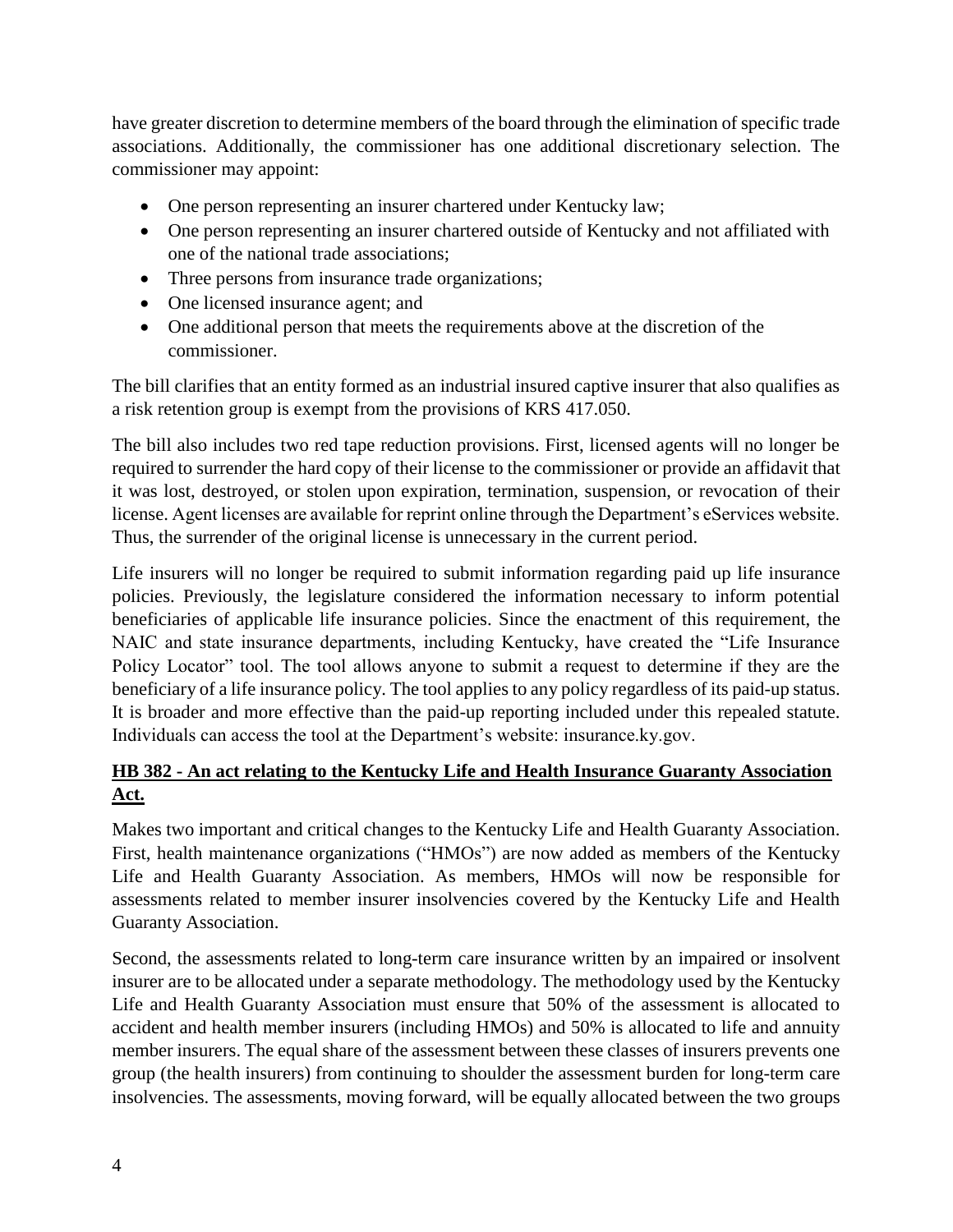with exposure in the long-term insurance market. The Kentucky Life and Health Guaranty Association's Board of Directors determines the specific assessment methodology. The assessment may be abated or deferred in whole or in part, if, in the opinion of the board, the assessment would endanger the financial condition of a member insurer.

### **HB 386 - An act relating to the insurance industry.**

Allows for insurance innovation within the Commonwealth of Kentucky by providing the commissioner with authority to approve innovative conduct outside of specific statutory and regulatory provisions. The goal is to make Kentucky a safe place for meritorious innovation that benefits the public, does not pose an unreasonable risk of harm to consumers, and leads to insurance policy changes benefiting all Kentuckians.

Licensed entities may apply to the commissioner for a safe harbor testing period if they have an innovative proposal that has not been used in Kentucky, is subject to specific statutory or regulatory barriers, and meets specific criteria including whether the innovation poses an unreasonable risk of consumer and benefits the public interest. The entity must complete a detailed application and satisfy necessary financial security requirements. The commissioner, at his or her discretion, may issue, on completion of review of the application, a "notice of acceptance" to the applicant setting forth the terms and conditions that will govern the applicant's beta test. The applicant can accept the notice or contest it. If accepted, the commissioner shall issue a "limited no-action letter" setting forth the conditions of a beta test and establishing a safe harbor under which the Department will not take any administrative or regulatory action against a participant or client of the participant concerning the compliance of the insurance innovation with Kentucky law so long as the participant or client abides by the terms and conditions established in the limited noaction letter.

The beta test is a one year period, with a potential extension of time to two years, where the applicant may sell or utilize the innovation approved in the application. The commissioner does have oversight during this period including review of specific monthly reporting obligations. The commissioner may also terminate the beta test for various reasons including the violation of the terms and conditions, and a determination that the beta test is harming consumers.

At the conclusion of the beta test, the commissioner has the option to issue an "extended no action letter" informing all entities that they may safely offer the innovation within the Commonwealth. The commissioner may also decline to issue such a letter, at which point the product shall no longer be offered. The extended no action letter may remain in place for up to three years with no provision for an extension. During this time, the barriers to innovation, statutory or regulatory, should be considered for amendment. If the barriers are not removed to accommodate the innovation, then the parties must cease all conduct related to the innovation at the expiration of the extended no action letter.

The Department is required to publish all limited no action letters and extended no action letters on its website. Additionally, the Department is required to report to the legislature on the usage of the innovation provisions, and provide recommendations for statutory changes.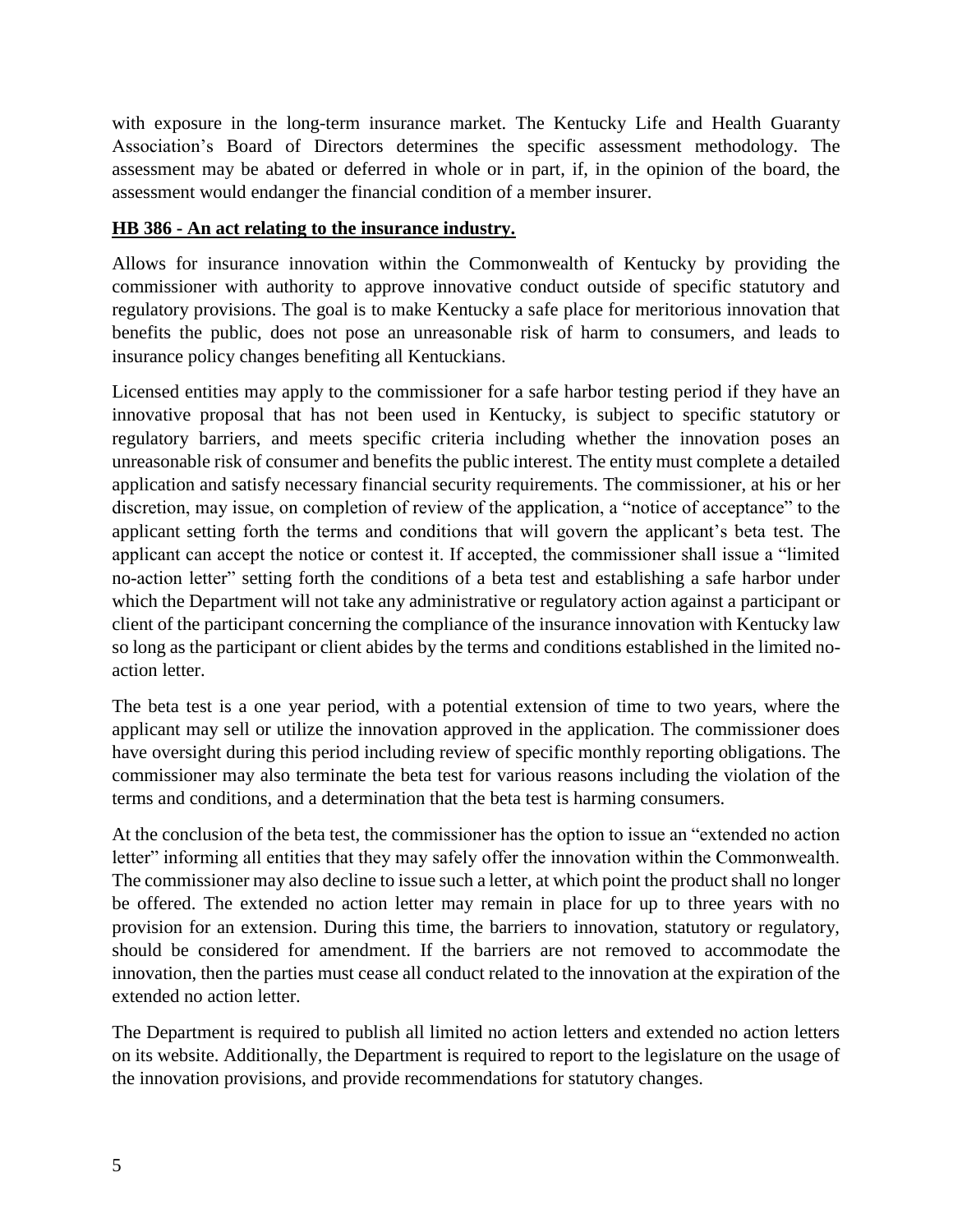### **HB 396 - An act relating to the expansion of health insurance options within Kentucky**

Expands the availability of association health plans within Kentucky to account for the Department of Labor ("DOL") changes to the definition of employer under 29 C.F.R. 2510.3-5. The definition of "employer organized association" is amended to allow the continuance of all currently existing association health plans under the "Pathway 1" term from DOL. Associations looking to form under Pathway 1 would need to meet the 2 year existence requirement, and be subject to the rating requirements under KRS 304.17A-0954.

The association health plans formed under the 2018 rule change to 29 C.F.R. 2510.3-5 ("Pathway 2") increase the potential eligibility of employer members within an association. Specifically, those solo practitioners and working owners who have an ownership interest in the business. These individuals must satisfy minimum requirements including working on average at least 20 hours per week or at least 80 hours per month in the trade or business or earning wages that at least equal the cost of coverage in the association's health plan.

The new associations are subject to a two year existence requirement under Kentucky law. Additionally, the new associations must comply with the bona fide association, commonality of interest, and nondiscrimination provisions under 29 C.F.R. 2510.3-5. In order to confirm compliance, all fully insured Pathway 2 associations are subject to a registration requirement with the Department of Insurance.

The above requirements apply to those fully insured association health plans. Any self-insured association health plan will need to comply with the requirements beginning at KRS 304.17A-800. The self-insured plans will need to submit a nonrefundable filing fee of \$500 to the Department and satisfy all of the requirements included within KRS 304.17A-808, as well as, the financial stability provisions.

On Thursday, March 28, 2019, Judge John Bates issued an opinion that vacated much of the federal rule (29 CFR 2510.3-5) pertaining to "bona fide associations" and "working owners." This includes the provisions expanding eligibility within an AHP to sole proprietors and working owners, as well as, the permission to form associations on a geographic basis. In essence, Judge Bates found the DOL lacked the authority to issue the rule, casting it as an "end-run around the ACA." The Opinion and Order sent the rule back to the DOL to determine whether any part of it can be upheld given the specific sections that were vacated. It is unclear how the DOL will respond to this ruling. While the Department continues to study its options, it is unclear when and if association health plans may be formed under Pathway 2.

### **SB 30 - An act relating to cancer prevention through insurance coverage for screening and appropriate genetic testing.**

Accomplishes two objectives related to cancer prevention. First, the bill requires all health benefit plans to cover a genetic test to determine cancer risks as recommended according to the most recent version of the National Comprehensive Cancer Network guidelines. The genetic testing covered in this subsection is not subject to any cost sharing. However, if no in-network providers are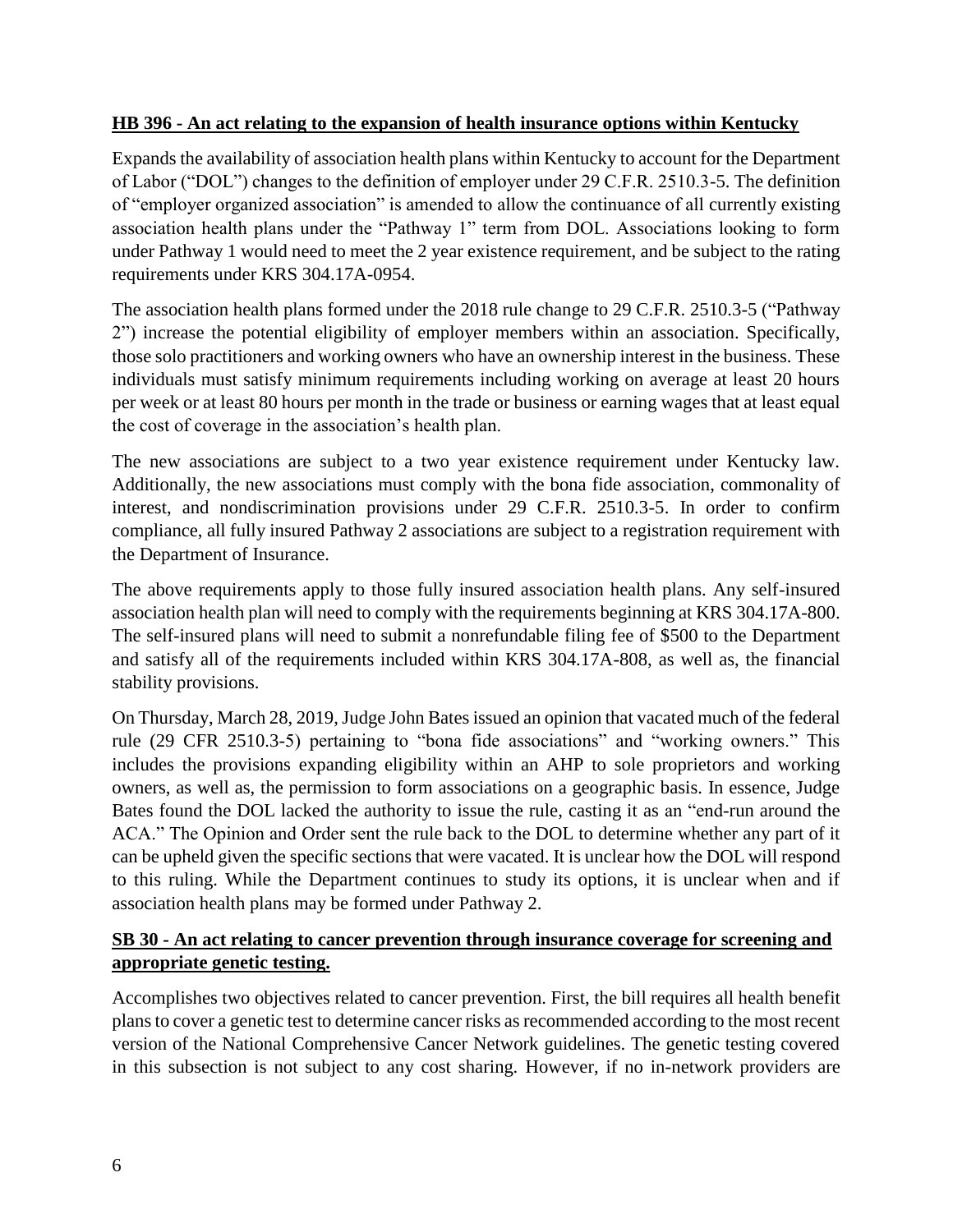available, the health benefit plan must provide coverage at the in-network rate. Individuals may be balance billed for any additional charges of the out of network provider.

The bill conforms the requirements to provide colorectal cancer examinations and laboratory tests in accordance with the 2018 changes to the American Cancer Society ("ACS") guidelines. Specifically, the covered individual age is reduced to 45 from 50 to conform to the ACS guidelines.

The 2018 ACS Guidelines confirm the follow-up of positive non-colonoscopy screening tests with a colonoscopy "should not be considered a 'diagnostic' colonoscopy but, rather, an integral part of the screening process, which is not complete until the colonoscopy is performed." Thus, if an individual has a positive FIT test, a follow-up colonoscopy is recommended and should be processed as a screening test. The follow-up colonoscopy would not be subject to cost sharing if performed by a network provider.

Additionally, the bill further confirms laboratory tests provided in conjunction with a screening test should be considered preventive and provided at no cost sharing. Specifically, the ACS Guidelines, citing the Centers for Medicare and Medicaid Services interpretation, state "that, 'polyp removal is an integral part of a colonoscopy' and indicating that commercial plans 'may not impose cost-sharing with respect to a polyp removal during a colonoscopy performed as a screening procedure.' Subsequent communications to insurers clarified that anesthesia and pathology services and bowel preparation medications provided in conjunction with a screening colonoscopy must also be covered without cost-sharing." (See, Centers for Medicare and Medicaid Services. *Affordable Care Act Implementation FAQs—Set 12*. Baltimore, MD: Centers for Medicare and Medicaid Services; 2015. cms.gov/CCIIO/Resources/Fact-Sheets-and-[FAQs/aca\\_implementation\\_faqs12.html.](http://cms.gov/CCIIO/Resources/Fact-Sheets-and-FAQs/aca_implementation_faqs12.html) See also, Centers for Medicare and Medicaid Services. *FAQS About Affordable Care Act Implementation Part 29*. Baltimore, MD: Centers for Medicare and Medicaid Services; 2015. [https://www.cms.gov/CCIIO/Resources/Fact-Sheets-and-](https://www.cms.gov/CCIIO/Resources/Fact-Sheets-and-FAQs/Downloads/FAQs-Part-XXIX.pdf)[FAQs/Downloads/FAQs-Part-XXIX.pdf.](https://www.cms.gov/CCIIO/Resources/Fact-Sheets-and-FAQs/Downloads/FAQs-Part-XXIX.pdf))

## **SB 54 – An act relating to prior authorization.**

Alters the prior authorization processes used by insurers and the disclosures that must be provided to members.

Health benefit plans must develop, coordinate, or adopt a process satisfying the most recent National Council for Prescription Drug Programs SCRIPT standards for electronically requesting and transmitting prior authorizations for a drug by providers.

Prior authorizations of drugs for individuals requiring an ongoing medication therapy for which the provider continues to prescribe the drug in a manner approved by the FDA or proven safe and effective shall be valid for one year or the last day of coverage under the plan, whichever is less. The authorization applies to any change in dosage of the medication during the authorization. Thus, if a provider continues to prescribe the same medication, but simply changes the dosage, the previous prior authorization applies to provide approval for the prescribed medication.

The prescription prior authorization mandate does not apply to: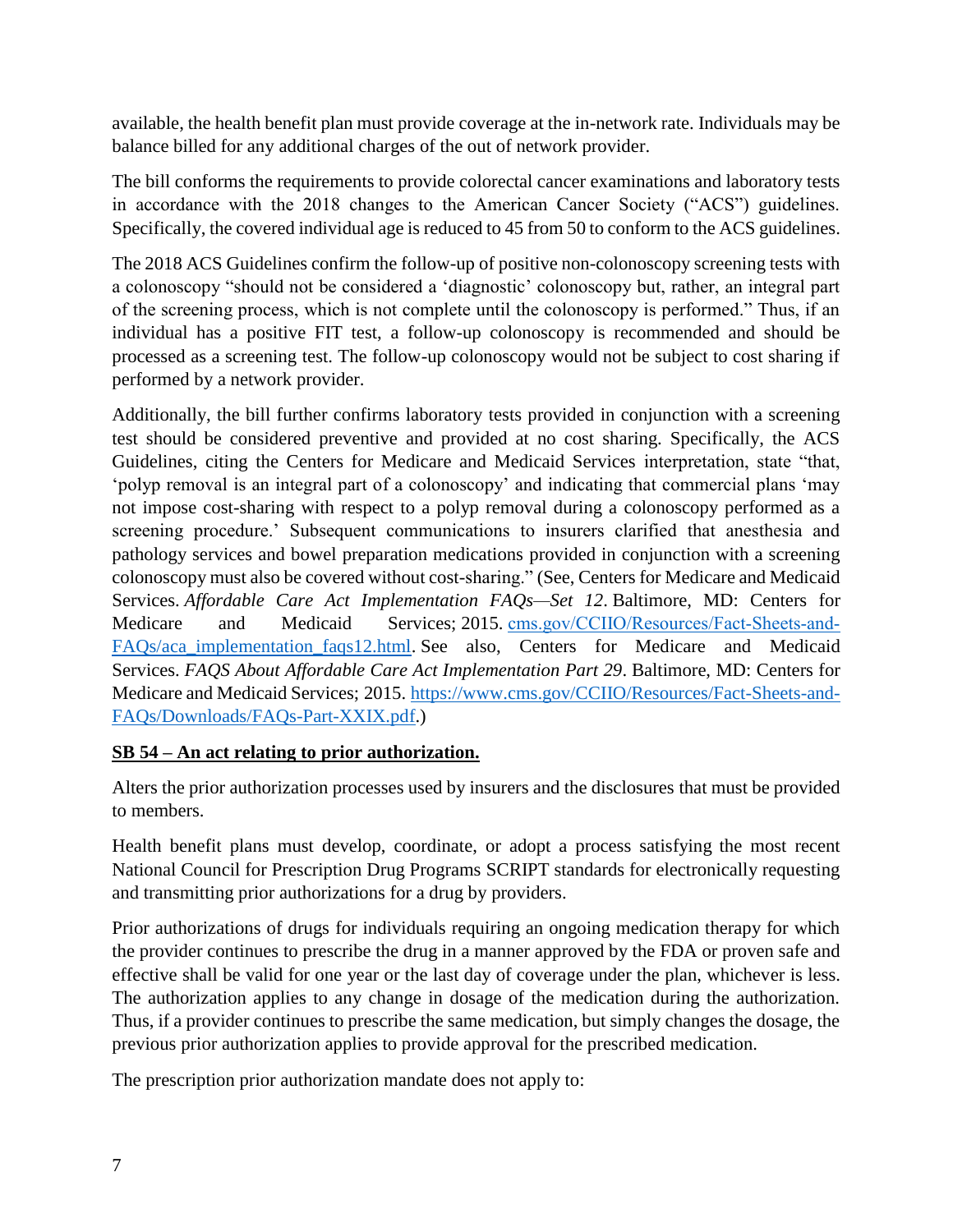- Medications prescribed for non-maintenance conditions;
- Medications with a typical treatment period of fewer than 12 months;
- Medications where there is medical or scientific evidence that doesn't support 12 month approval; or
- Opioid analgesic or benzodiazepines.

Health benefit plans will be required to update plan and member documents to address these prescription prior authorization changes, and file the forms with the Department for approval.

The bill includes a definition for "medically necessary health care services." It includes those services rendered to prevent, diagnose, or treat an illness, injury, disease, or symptoms that are:

- In accordance with generally accepted standards of medical practice; and
- Clinically appropriate in terms of type, frequency, extent, and duration.

Certified utilization review or private review agents when determining the medical necessity of services should utilize the definition of medically necessary health care services.

All health benefit plans, to the extent they do not already, must publish the prior authorization procedures on their website. This includes a list of the services and codes, and the corresponding dates of inclusion or removal, for which prior authorization is required. Insurers are prohibited from denying claims for a lack of prior authorization if the service or code is not listed on their website.

Prior authorization is not required for births or the inception of neonatal intensive care services. Additionally, insurers must cover supplies routinely used during preauthorized procedures or those procedures not requiring preauthorization unless their provider contract requires otherwise.

All entities performing utilization review must ensure, when possible, that licensed physicians in the same specialty or subspecialty of the ordering physician are used to make utilization review decisions. The requirement includes an important "when possible" caveat. The Department will review the utilization review entity and private review agent filings for compliance with this requirement.

Utilization review entities and private review agents are required to render a utilization review determination for "urgent health care services" and provide notification within twenty-four (24) hours after obtaining all necessary information. For "non-urgent health care services", reviewing entities must make a decision and notify the individual within five (5) days of obtaining all necessary information. If the reviewing entity fails to decide within the applicable timeframe, the service requested is deemed authorized.

The timeframes do not begin to run until the entity receives "all necessary information" from the individual or provider. The statute describes "all necessary information" as:

- The results of any face to face clinical evaluation;
- Any second opinion that may be required; and